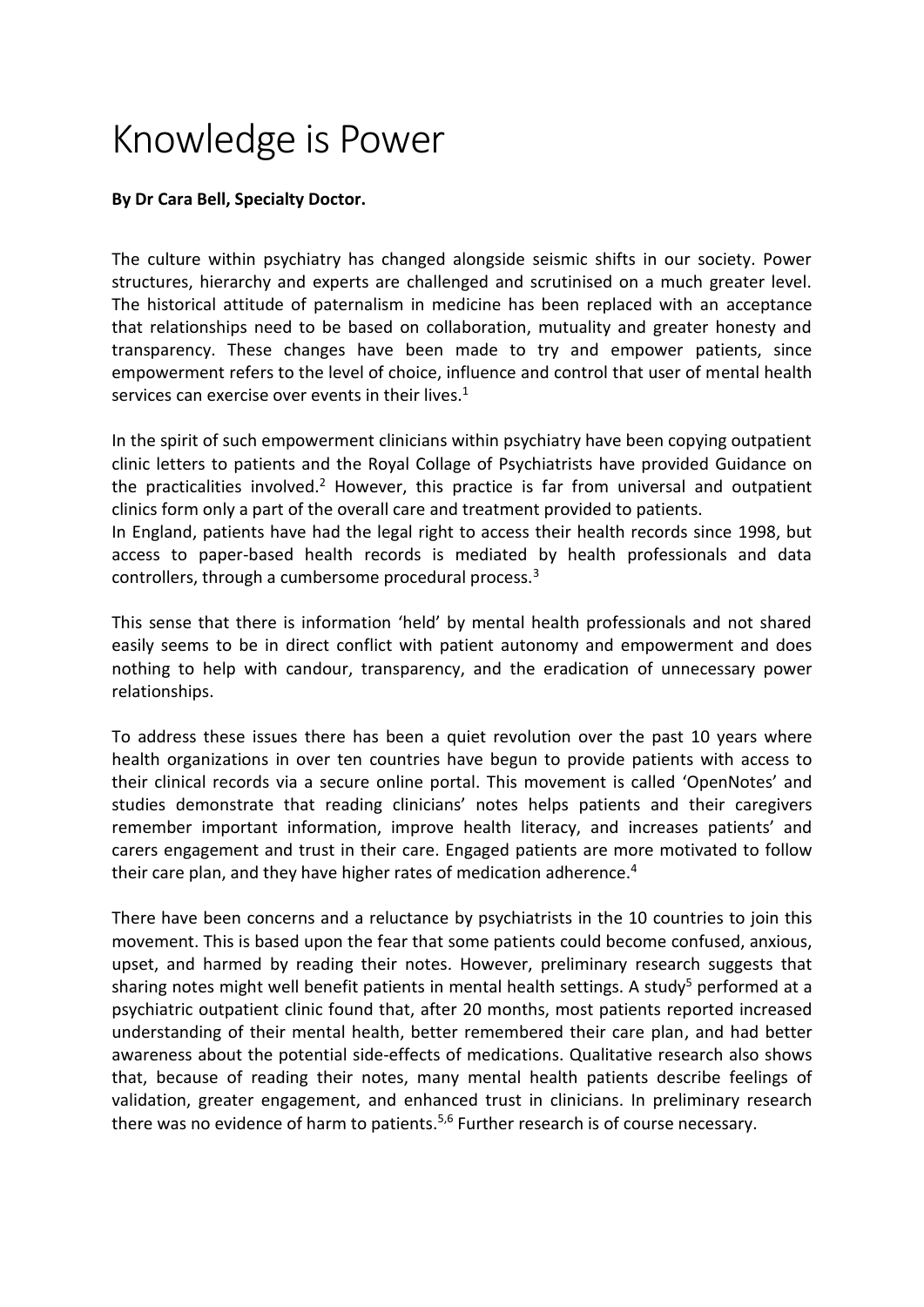The entire premise that harm could occur suggests that clinicians are powerless to prevent such harm, which of course is false. It is possible for all mental health clinicians to adapt to this change and learn to be skilful in the content and tone of documentation without resorting to the ethically dubious practice of "note sanitization'. There is little doubt that opening notes will be more challenging in Psychiatry than in other specialties but there does seem to be a need to improve the documentation in psychiatry per se. We need to be mindful to remove jargon, pejorative, and more judgmental terminology. We need to make our notes more understandable, clear, accurate and as objective as is possible. In this way clinical notes will be written with sensitivity, respect, and with positive regard.

To prevent harm, we can provide guidance to our patients on the risks and benefits of reading their notes, when or where to read and get the most out of them and how to get support or raise concerns. Rather than cause harm, patients who are exhausted from telling their story time and time again can share the most appropriate note with other clinicians and mental health practitioners. The fact that patients can also share their notes will allow a more streamlined engagement with other departments in the hospital, their employer, other organizations such as the DVLA or government organizations involved in organizing benefits or local housing.

Within the appointment, clinicians can discuss what will be included in the notes, in doing so they can correct misunderstandings, ensure patients are fully aware of the working diagnosis and treatment plan. This may well ward off most problems. The refreshing perspective is that clinical notes will become an increasingly important communication, therapeutic and dynamic tool, one that "strengthens and extends" the visit.

The challenge will be reaching out to the patients who are difficult to engage, the older patient with cognitive impairment and the acutely unwell. We will need to breach the digital divide and provide access to the internet for more marginalized communities. However, in America, studies have shown that more marginalized communities are more likely than more affluent communities to develop greater trust in clinicians when they can read their notes.<sup>6</sup>

Historically, people with mental health problems have lacked a voice. The simple ability to read their own notes should be empowering and this can give a voice to the voiceless and more importantly; making the unseen – seen may be just what patients want, need but more importantly deserve.

## References:

- 1. World Health Organization (2010). *User empowerment in mental health – a statement by the WHO Regional Office for Europe.*
- 2. The Royal College of Psychiatrists (2021) *Writing clinic letters: College guidance on improving engagement with patients.* writing-clinic-letters---guidance-forpsychiatrists.pdf (rcpsych.ac.uk)
- 3. Rights to information access under the data protection act. Br J Nurs 2005;14:774– 6.doi:10.12968/bjon.2005.14.14.18